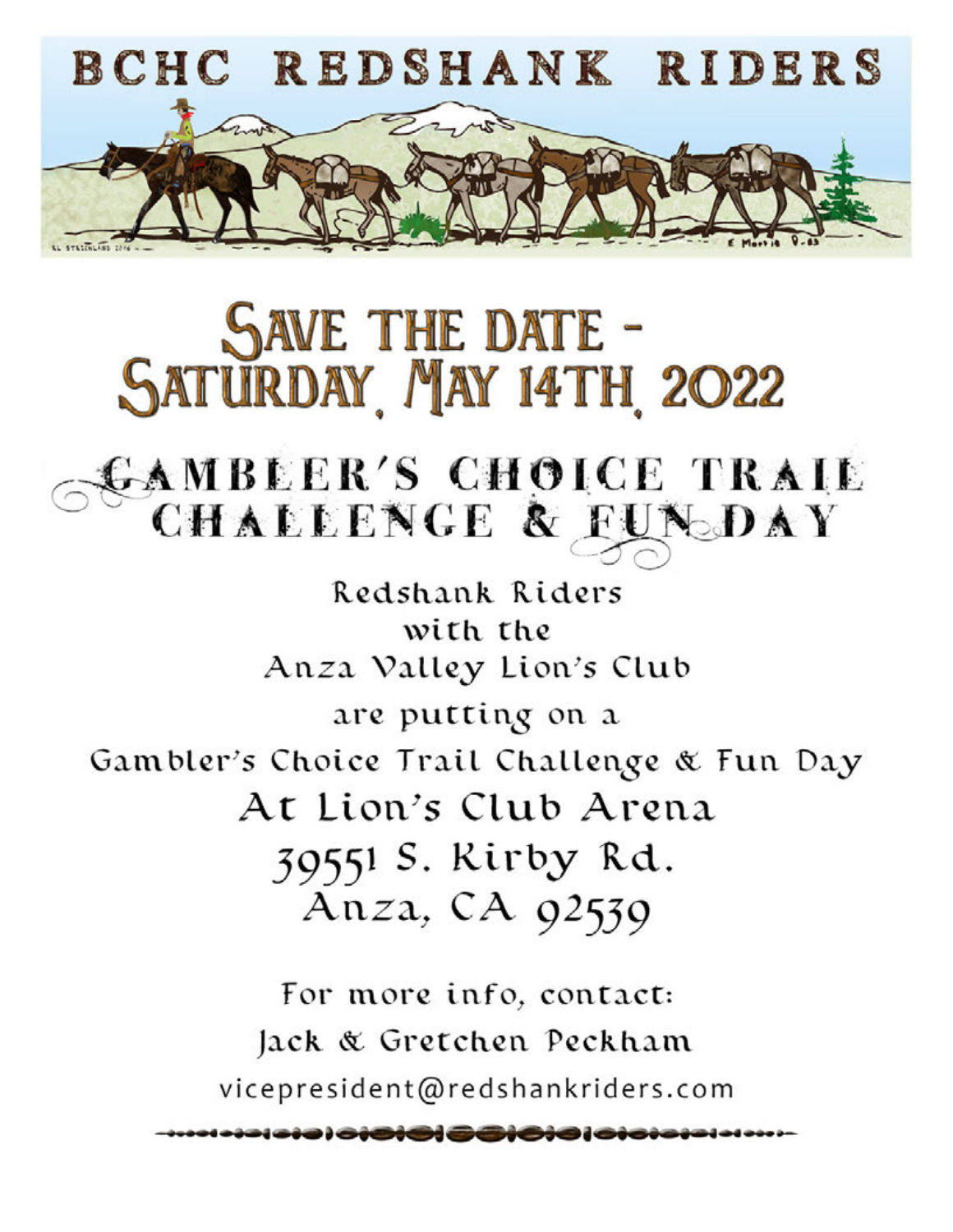

### Gambler's Choice Trail Challenge

This is a timed event. Each rider has three minutes to successfully negotiate as many obstacles as possible. The course will have approximately 10 obstacles designed to challenge the horse and rider.

Each obstacle will be worth a specific number of points depending upon the degree of difficulty. Not all obstacles have to be done and can be completed in any order. \*NOTE: Riders can do the same obstacle twice but must do another obstacle in between to receive credit for the second pass. A walk, trot or canter may be used between obstacles, but please do not use excessive speed.

How the obstacles are negotiated will be judged on a scale of 1-10 with 10 being a perfect score. The rider with the most points wins. Ties will be broken by a coin toss.

#### Safety Rules

- No alcohol on the grounds
- No loose dogs
- Helmets to be worn by youth 17 years & under whenever mounted
- Long sleeved shirts, long pants & boots are to be worn by all riders
- Be considerate of other riders & spectators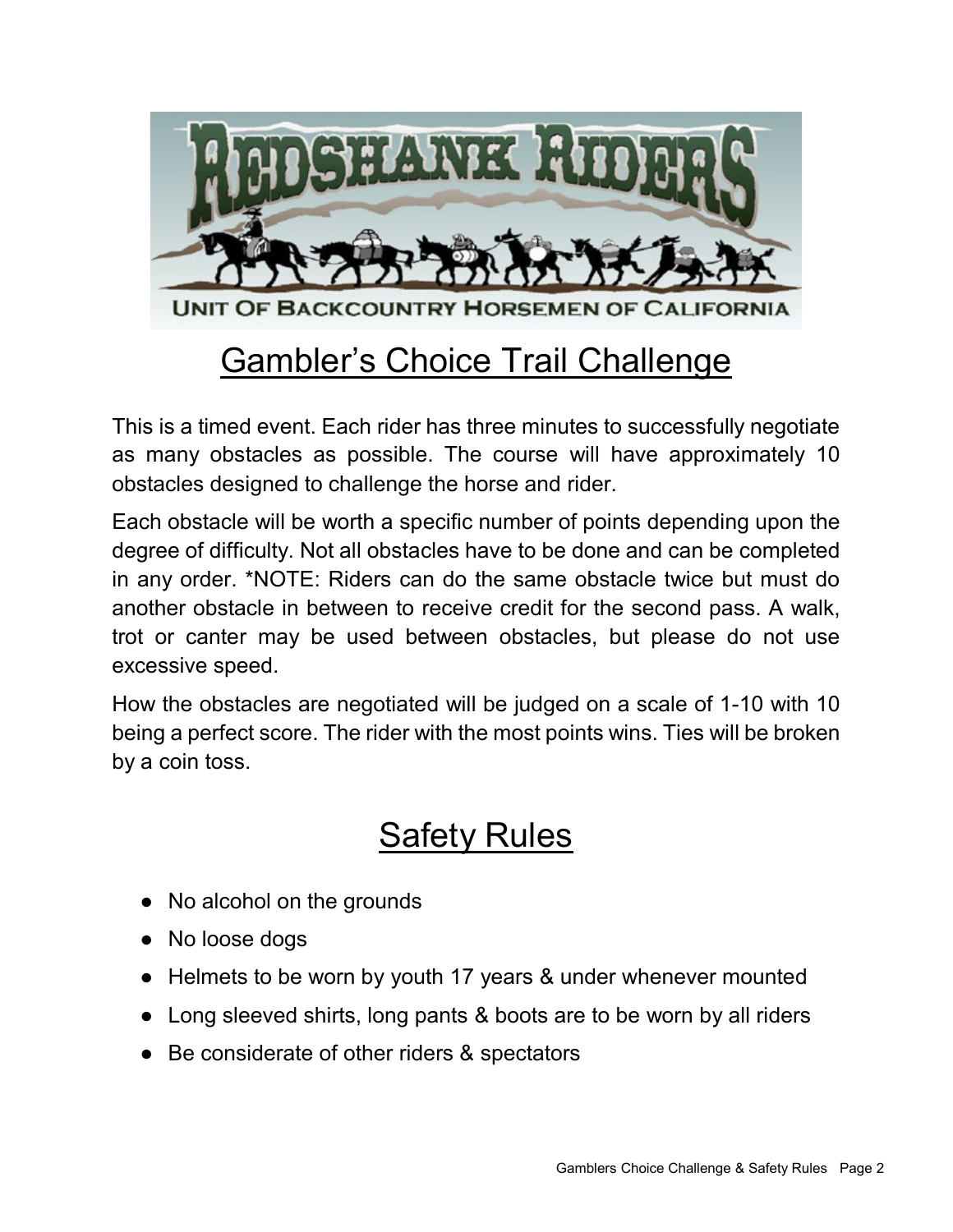

Entry Form

Redshank Riders BCHC & Lions Club of Anza Valley Gamblers Choice Trail Challenge & Fun Day Date: 05/14/2022 - One entry per rider/horse please!

| Address: Address: Address: Address: Address: Address: Address: Address: Address: Address: Address: A |                                                                                                      |  |  |
|------------------------------------------------------------------------------------------------------|------------------------------------------------------------------------------------------------------|--|--|
|                                                                                                      |                                                                                                      |  |  |
|                                                                                                      |                                                                                                      |  |  |
|                                                                                                      |                                                                                                      |  |  |
| the control of the control of the control of the control of the control of the control of            | Horse Name: _________________________Breed: _____________________________Color: ____________________ |  |  |
|                                                                                                      | <b>CLASSES OFFERED</b>                                                                               |  |  |
| Youth Rider 13 & under                                                                               |                                                                                                      |  |  |
| Youth Rider 14 - 17 years old                                                                        |                                                                                                      |  |  |
| Novice Rider (has not placed in a trail class before)                                                |                                                                                                      |  |  |
| Amateur Rider (rider has not received remuneration                                                   |                                                                                                      |  |  |
| for training or schooling a horse)                                                                   |                                                                                                      |  |  |
| Open Riders (open to all ages)                                                                       |                                                                                                      |  |  |
| Gamblers Choice Challenge (open to riders 18 yrs. & older)                                           |                                                                                                      |  |  |
|                                                                                                      | 50% of the pot to be split 1st-50%, 2nd-30% & 3rd-20%                                                |  |  |
| <b>TOTAL</b>                                                                                         | \$                                                                                                   |  |  |

Entries due by April 30 – a \$5.00 fee will be added to all entries received after May 1, 2022